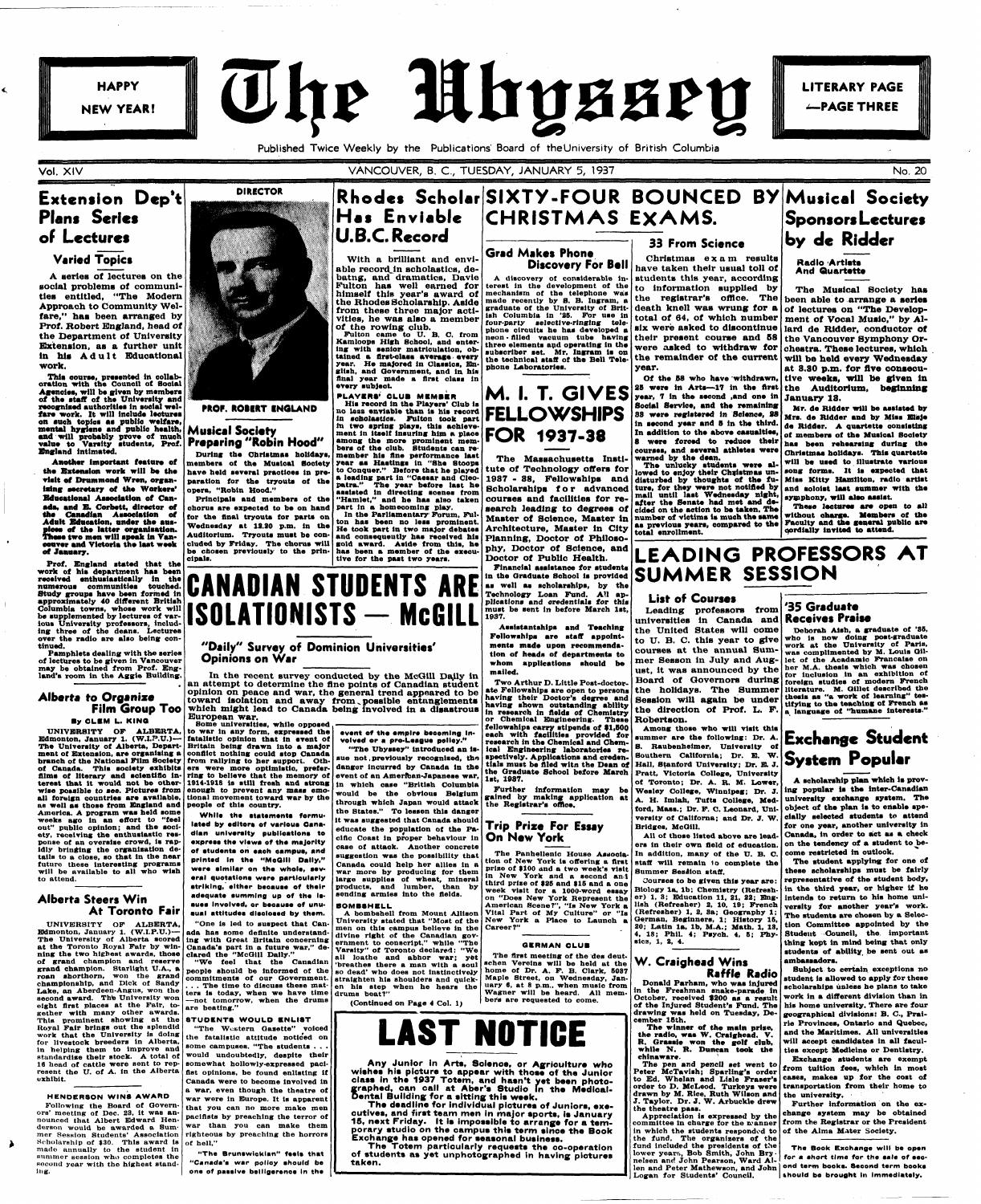#### **Two T H E UBYSSE Y Tuesday, January 5, 1937**

**SINIOR EDITORS**  TUESDAY: Kemp Edmonds FRIDAY: Dorwin Baird



**EDITOR IN CHIEF ZOE BROWNE-CLAYTON** 

**SPORTS EDITOR**  Dick Elson

Ken Grant Dorothy Cummings

**ASSOCIATE EDITORS ASSOCIATE SPORTS EDITORS**<br> **Grant** Dorothy Cummings **ASSOCIATE SPORTS EDITORS** 

Subscription Rates for Ubyssey:<br>Student rate, \$1.00 per year. Rate for nor Rate for non-students, \$1.50 per year. **Advertising Office**  Pacific Publishers, Limited, 311 Province Building, Victory Square, Vancouver, B. C. Telephone: **TRINITY 1945**  Advertising Staff: Charles H. Munro, Howard D. Fletcher All advertising handled exclusively by Pacific Publishers, Limited.

#### **"CANADA AND THE NEXT WAR"**

#### **A Composite Editorial**

**(Ed. Note: Ths "McQIII Dally" has attsmpted to review ten editorials contributed by other university publications, Including**  the "Ubyssey," and to present the prevalent views in this com**posite editorial representing Canadian studsnt opinion on** war **snd peaee.)** 

**• • \*** 

**A comprehensive survey of Canadian student opinion lndioates an awakened consciousness throughout the length and breadth of the Dominion concerning the Issues of war and peace. Thought and opinions on the subject are not completely crystallised; nor do Canadian students speak**  with one voice... None the less there is strking uniformity along basic lines—best characterized by general tendencies **or leanings towards a few central ideas.** 

#### **These are:**

**An almost oomplete oensure of oonsoription and indications that It would be aotvely opposed. Only In one or two oonservative areas was this statement belied. A definite support of a Pan Amerioan Union.** 

**More strongly than any other view, undergraduate opinion throughout Canada suggests that, while American support of Canada in case of an emergency Is essential and Invaluable for our safety, this support would not be fully forthcoming if we were entangled to any particular degree with Oreat Britain in foreign or even domestic allegiance. We should be firmly aware of this delicate point and, for ths reason tread cautiously the tight-ropes of "British" war participations or agreements.** 

**Following on from this and in part subservient to it, campus papers**  show a 50-50 stand on the question of increased Canadian defence. **Emphasis is laid on the im'practicality and expense ot any defence scheme, independent of its political desirability.** 

#### **DEPLORE "EMOTIONALISM"**

**A sincere plea is heard for a critical rather than an emotional attitude towards war, though in some quarters a fatalistic resignation Is noted. Certain universities regretfully admit that they think Canadians will flock to the bugle-call it another war flames forth, regardless of Its source or nature.** 

**Proj. Bedanwick mous sort that give you what for, and — God bless the writers — call** 

## **Editorial**

**WAR AND THE B. C. COAST (Editor's Note: This editorial was the Ubyssey's contribution to the survey on "Canada and the Next War," conducted by the "McGill Dally.")** 

**The British Columbia coast most probably regards the question of Canada and the next war in a more personal light than any other part of the Dominion. This is due to the possibility of an American-Japanese war, a remote possibility certainly, but nevertheless one that should be considered. In such a war British Columbia would be the obvious Belgium through which Japan would attack the States. The United States and Great Britain would undoubtedly protect the rest of the Dominion adequately but the Pacific oast as the battlefield would inevitably suffer disastrously,** 

**Because** *ot* **this remote possibility of an American-Japanese war we believe that the Canadian Pacific Coast hasn't an adequate defense**  scheme. It is here that the Depart**ment of National Defense should concentrate its activities. There certainly should be better arterial roads to communicate with the northern part of the coast. Military units should be increased and given**  units should be increased and given more up-to-date equipment. A small but adequate cruiser squadron which would be capable of assuming a defensive while its exact whereabouts were unknown is him to come live with me and be my moreabours were unknown ... mouser. **States. What Canada should do is to educate the population of the Pacific Coast in proper behavior in case of sudden attack. Similar schemes of war education are being carried out in Great Britain today.** 

**If any part of Canada is attacked by a foreign power the United States would protect her. We believe that this would be the case even if they were not pledged to do so by the Monroe doctrine because for the sake of her own safe-ty the United States could not allow a belligerent nation to assume control of the Dominion. If Canada is a party to British War the United States might remain neutral but most probably would eventually be drawn into the conflict as she was in the Great War.** 

**We are not In favor of following either a League of Nations policy or a British foreign policy unreservedly. The former does not seem to carry much weight with the majority of foreign nations and we do not have enough voice In the forming of the latter.** 

**Canada undoubtedly has not an adequate military force to back any international obligations however her supplies of wheat and mineral resources make her a power to be reckoned with In case of war.** 

**More Light** 



**CLARIFICATION OF ISSUE WANTED The lack ot concrete expression ot opinion on the general theme Theoretically the majority of students on the B. C. campus wish Canada's foreign policy to be one of isolation. However, realising that such a policy is not altogether • •• I>** *A.* **N C IN** 

**for no reply. But as for answering letters, I am admonished by the Preacher; there is no end to it and it is a weariness to the flesh.** 

**I have always envied Pro Bono Publico and Indignant Cltlsen (two old friends of mine) who write with such ease and vigor to the correspondence columns. It is safe bet-ting that they have no unanswered Christmas mail, even although they correspond with all the world. And what seems miraculous to me, they have one golden whale of a time in doing so.** 

**The only thing that has ever made me eager to write an epistle to the newspapers was my Elder Columnar Brother's announcement, last week, that he had "fixed the**  mures up." "Mures," I was going<br>to remind him, is Latin for "Mice. **He was so confident of fixing up those mice that I was about to invite** 

**But he went and spoiled it all by hastening to point out, next day, that Browning and he had really "fished the murex up." This par-ticular sport is of no use to the family, and consequently the invi-tation perished in the wastebasket.** 

**Meanwhile, the box still sits on the table, and I can't ask Pro Bono Publlco's help with it, for I don't know his address. Perhaps my Elder Brother would fix things up for me, but I feel shy about asking him.** 

**What is to be said to a far-off friend who writes that his daughter has her mother's temper and is sin-gularly hard to control ? The situation plainly calls for some of my pedagogical advice, but unluckily my letter must be addressed to hus-band and wife together.** 

**Then there is the case of a very dear young person who tells me, with exquisite formality, that "Your Chinese pictures gave great pleas-ure to Ellen and I," and that she hopes to see me soon. Indignant Citizen would doubtless Improve the occasion by pointing out to the child that I have an unfortunate influ-ence on youthful spelling asd gram-mar. But I don't know his address either.** 

For a change, it will be easy<br>(though painful) to deal with a graceless former student, now a<br>Doctor of Philosophy, who has the<br>impudence to advise me "to keep<br>as sober and unobjectionable as pos-<br>sible," I brought him up

**Every Wednesday and Saturday practical in the modern world they of war and peace by the present Canadian government is given indirect are divided on the question of be-Having set forth some of my own**  ALMA AC*i* **endorsatlon by undergraduates in their recognition of the difficulty of ing either pro-American or proepistolary worries, I invite your heartfelt sympathies for a cousin who has shown me the Christmas formulating such opinion. Yet there is a sure demand for clarification British. From a purely practical viewpoint the pro-American seems of the government's stand. letters from her children. An ado-lescent son remarks that "now the**  \* **Stan Patron's Orchestra**  A.N **to be the moat reasonable alliance, The League of Nations receives hesitant approval with an underbut from sentimental reasons the boss is away, the makin's are brought out at table and a fag is smoked." There is something dread-fully impersonal and ominous about majority on this campus favor a current ot criticism or doubt apparent. pro-British policy. They do not, It is agreed, with scarce a dissenting voice, that there is much however, carry this attitude so far MUSIC EXCLUSIVELY less prospect of Canadian youth supporting the government to the extent as to proclaim themselves ready to the passive voice in that bit of go to war in order to help Great news.**  The most complete stock of Educational Music in **Canada. that they did In 1914 if war came. Britain in any eventuality. Most of Edmund, aged 12, is even more**  WESTERN MUSIC COMPANY LIMITED<br>##YMOU# #YANNT **the men on this campus believe that startling: •TO ravaiovm » they would not under any condition fight in a European war if the safe-"Dear Mother: Western Stories**  • **••UB S "NATIONAL " ty of Canada itself was not inand dime novels are flying round the house thicker than Bibles. volved. In any case they claim that Save en** the **Pacific Coast, and to a minor extent In the Marlthey would not approve of conscrip-"Yours quite dearly, times, there Is little or no regionalism reflected In the opinions. UNIVERSITY tion. Generally, the viewpoint la that the issues are national In "Edmund." A foreign war seems to be almost For utter perfection of restrained charaeter. inevitable in the near future and BOOK STORE sentiment, I have never heard any-thing to equal "quite dearly." The problem of Canada'e participation In European ware Canada would find it difficult to remain completely neutral. In such where Britain pursues her own policies la one that admits but**  HOURS, 9 a.m. to 5 p.m. Saturdays, 9 a.m. to 12 a.m **one conclusion: Canada should remain en the sidelines. a war, however, it appears to us that Canada could help her allies**  LOOSE-LEAF NOTE BOOKS, EXERCISE **BOOKS** AND SCRIBBLERS **We should keep out of European Wars. more by producing for them large My Christmas box yields no exsupplies of wheat, mineral products ample of the pathetic note in cor-respondence, and so I append a let-ter from one Wells child to another. A T REDUCED PRICES ALL YOUR and lumber than by sending armies into the fleldl. A war on Canadian where the flock grazed far, alone**  Graphic Engineering **Paper,** Biology **Paper, Loose-leaf BOOK SUPPLIES**  Refills, Fountain Pens and Ink, **and** Drawing Instruments. **SOLD HEM ALL WE LIKE and unhampered in the measureless soil seems at the present to be very As nearly as I can recall, it runs improbable, and In such a war there freedom of earth and sky, content like this: SHEEP within the bounds of unchanging is no doubt but that Canada would "Dear Edward: I have had my be found to be woefully unprepared. horizons. Past and future were not, operation. As I am in great pain, I think you should send me a small present. and the flock forgot the dark walls By PEGGY HIGGS of the fold, the slaughter pens and ROYAL PORTABLE TYPEWRITERS From green pastures all we like the flashing death.**  Toronto Alumni sheep returned to the fold. Bleat-**"Your loving brother, Till the red crook of the shepherd \$45 — \$65 ing, with r«ft wool bandaging our flared in the sky, the dark clouds George."**  Offer Scholarships **eyes that they might not see the gathered, and we were driven into Do Luxe Now Quiet Model** — **\$75 depredations of the wolf in the the lowland, fearful and uncompre-So now you know why Dr. Sedgewick didn't answer your Yuletide letter, as explained In The Scholarship Committee of**  Typewriters of all makes hending. Again the high walls<br>closed around us, packed in an<br>uneasy mass that moved as one<br>sheep. Dim memories of dripping<br>jaws and merciless knife crept in<br>the night. We wait for the wolf **fold, the v jlf that slumbered among**  the Alumni Federation of the University of Toronto offers two Open<br>Fellowships of \$500 each in the<br>School of Graduate Studies of the<br>University. These scholarships are<br>open to graduates and the qualifica**us but would wake to slaughter,**  for sale or rent. **bleating we stumbled within the this column from the Vancouver barren pen, ewe lambs and rams**  Byrnes Hume Typewriters Sun of Monday. January 4. Dr. Sedgewick's column appears reg-<br>ularly in the Sun, and you can<br>keep track of it by telephoning<br>Trinity 4111 and having the Sun<br>delivered every day. **and over all the shepherd. XilmltaA 592 SEYMOUR STREET 41HOUR SEYMOUR 6639 From the peace of the green hills**  From the peace of the green nuise the *might*. We want for the will respect to the will rise again to slaughter. **tion is standing at graduation or range of deep grass and cool dew Varsity has opened its doors. in post-graduate work.** 



*"Let me terve your car, and your car will terve you."*  $"FIRANK" FICKE$ 

**Qu'Appelle Hall, U. of B.,** 

**. Saskatoon, Sank.** 

**The Editor, Ubyssey.** 

**Dear Madame:** 

**It was with mixed feelings that I read the report taken from the exchange issue of the Sheaf, by your paper. The impression obtained from the story In the first place is that I wrote it, secondly, that I used the opportunity to obtain some cheap publicity, thirdly, that I go about bragging of some mythical power over the feminine element, lastly, It made me damned mad. They are unfortunate and fallacious.. Any time spent on writing, after our return from your city went toward overdue essays, so the report on the trip was pieced together by bearsay. I don't blame the Sheaf (very much), it did the best It could with the material at Its disposal, but It certainly illustrates the comical meat things do turn into.** 

**I inquired into my case shortly after It was put forth by the paper. The first dlsoovery was that the Chief Magistrate of Victoria had no daughters. This cut short my Investigation. I realized how funny the thing really was, but when I read your report and saw the serious manner with which It was treated I was Instantly galvanized into action, this epistle being the sad result of misplaced energy.** 

**So with no more waste ot words I send my regards to the fine friends whom I met this year, my hopes of seeing you next year, my apologies to the mayor ot Victoria and my thanks for the space allowed In your columns.** 





#### **MEN'S GYM CLASSES**

**Men's classes in the gymnasium will commence tdoay at 2 o'clock with the tumbling class and will continue as scheduled from then on.** 



**Alma Matar Society**